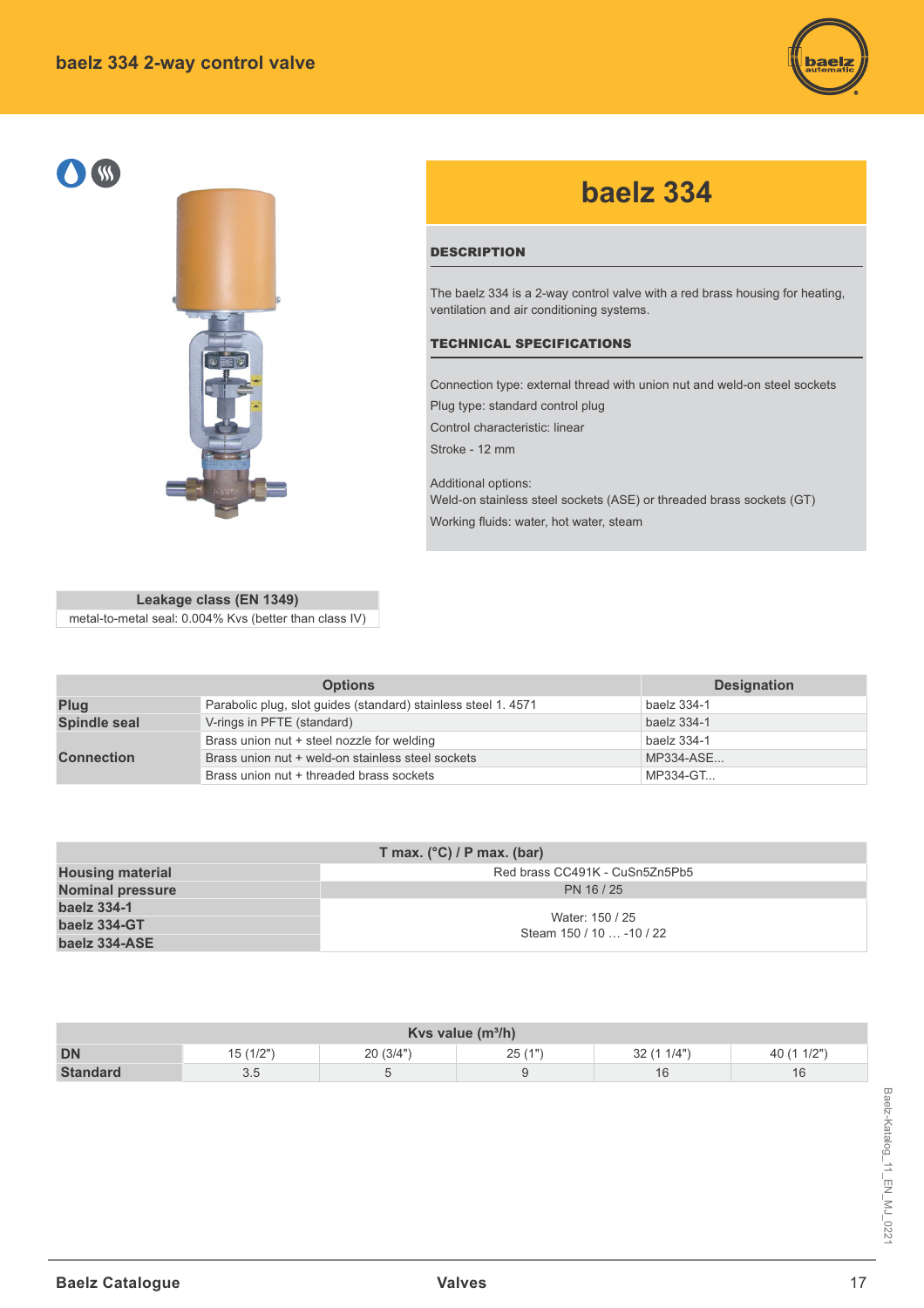

| baelz 334 dimensions and weight |    |           |                |    |                 |  |  |  |  |  |  |  |
|---------------------------------|----|-----------|----------------|----|-----------------|--|--|--|--|--|--|--|
| <b>DN</b>                       |    | <b>BL</b> | h <sub>1</sub> | h2 | Weight, approx. |  |  |  |  |  |  |  |
|                                 |    |           | (mm)           |    | (kg)            |  |  |  |  |  |  |  |
| 1/2"                            | 15 | 92        | 38             | 72 | 1.5             |  |  |  |  |  |  |  |
| 3/4"                            | 20 | 95        | 45             | 72 | 1.7             |  |  |  |  |  |  |  |
| 1"                              | 25 | 105       | 50             | 72 | 1.8             |  |  |  |  |  |  |  |
| $1\frac{1}{4}$                  | 32 | 105       | 58             | 72 |                 |  |  |  |  |  |  |  |
| 11/2"                           | 40 | 114       | 62             | 72 | 2.5             |  |  |  |  |  |  |  |

| Dimensions of the baelz 373 actuators (mm) |             |     |     |     |     |  |  |  |  |  |  |  |  |  |
|--------------------------------------------|-------------|-----|-----|-----|-----|--|--|--|--|--|--|--|--|--|
| <b>Designation</b><br>Ød<br>ØD<br>X        |             |     |     |     |     |  |  |  |  |  |  |  |  |  |
| <b>E07</b>                                 | 320         | 145 | 129 |     |     |  |  |  |  |  |  |  |  |  |
| <b>E07-OSX</b>                             | 354         | 145 | 129 |     |     |  |  |  |  |  |  |  |  |  |
| <b>P11</b>                                 |             |     |     | 244 | 160 |  |  |  |  |  |  |  |  |  |
| P <sub>21</sub>                            |             |     |     | 268 | 242 |  |  |  |  |  |  |  |  |  |
| Electric actuators:                        | baelz 373-E |     |     |     |     |  |  |  |  |  |  |  |  |  |

Pneumatic actuators: baelz 373-P





standard control plug baelz 334